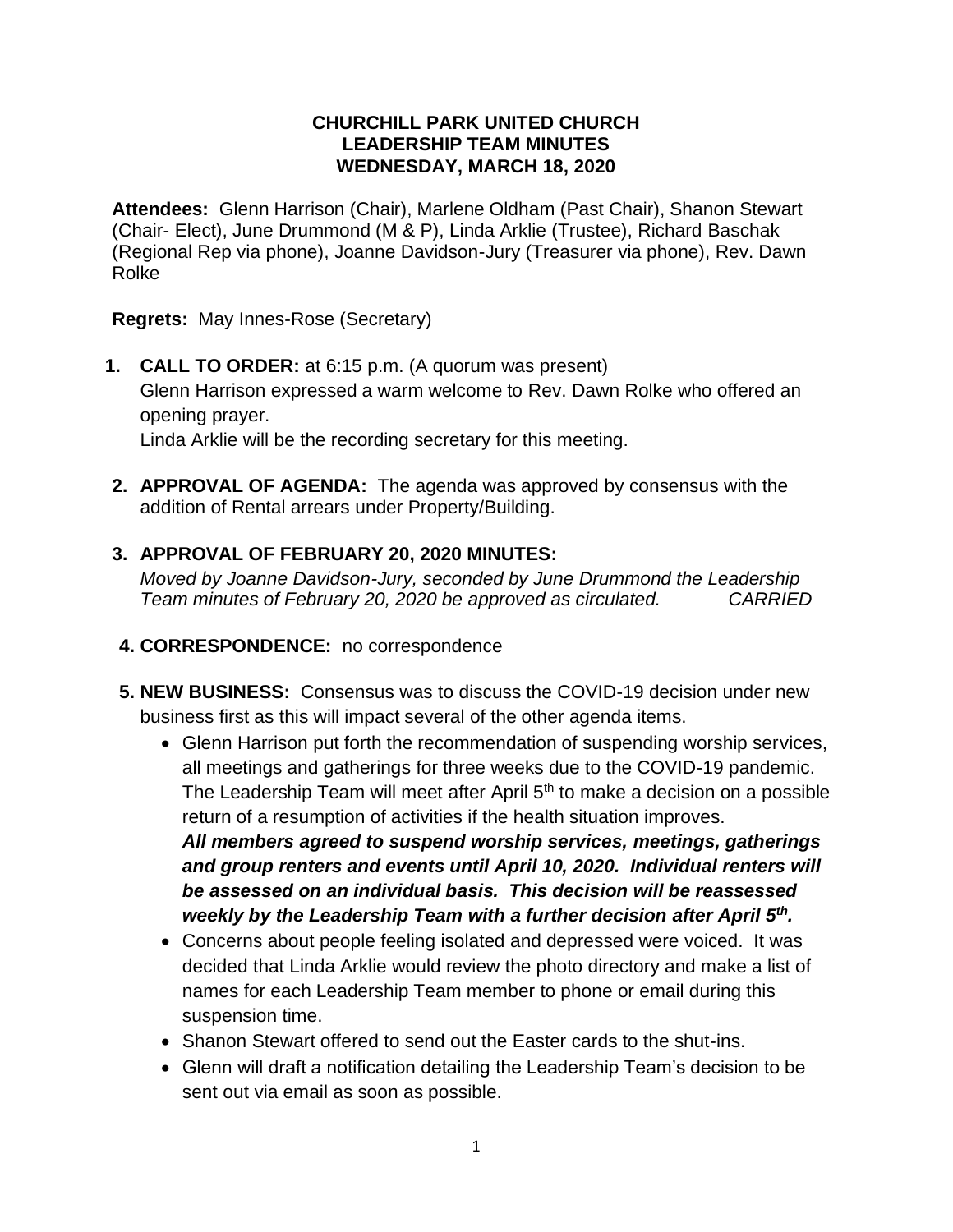- All rentals except kitchen rentals will be suspended. Kitchen renters will be dealt with on a case by case basis if they are able and wish to continue on a social-isolating basis. The two counselling renters will need to be contacted regarding a decision as to whether they are planning to continue with their work.
- Wayne Arklie will continue to check on the building.
- Cindy and Dawn are able to do most of their work from home but Sherri is not able to.
- Rev. Cho thinks the Korean Church will cancel their services as well.
- Cindy is working on electronic communication. The United Church has information on their website about using Zoom and Prairie to Pine Region has a link to call into a meeting this evening using Zoom.
- Marlene suggested that Dawn send a weekly communication and Joanne suggested that maybe pictures could be sent on what is continuing to happen around the church i.e. solar panel installation.

## **6. BUSINESS ARISING:**

- **6.1 Climate Action Interest Group:** Glenn reported that since Don and Betty Young are away there has been no major activity.
- **6.2 Annual General Meeting:** postponed until further notice. It was agreed the contract people i.e. Arlene Baschak and Wayne Arklie would be notified that they will be paid at the new rate of pay pending congregational approval.
- **6.3 Affirming Event:** This event is to be held on May 9th but will possibly be cancelled.
- **6.4 St. Andrew's College:** This event still needs to be discussed with Dawn Rolke.
- **6.5 Good Friday lunch (April 10, 2020):** cancelled
- **6.6 Fundraisers:**

**Perogies and spring-rolls:** These will not be sold. **Applebee's Fundraiser (April 25, 2020):** cancelled by Applebee's

**7. CPUC 25TH ANNIVERSARY – 2020:** nothing new to report

## **8. PROPERTY AND BUILDING:**

- **8.1 Solar Panels:** Glenn reported that most of the solar panels are installed on the roof. Joanne requested that we have written confirmation from Manitoba Hydro as to the new extension date. Glenn will contact Hydro.
- **8.2 Kitchen update:** John McNairnay sent a detailed update. The convection oven, mixer and commercial freezer are all installed. The new cupboards are